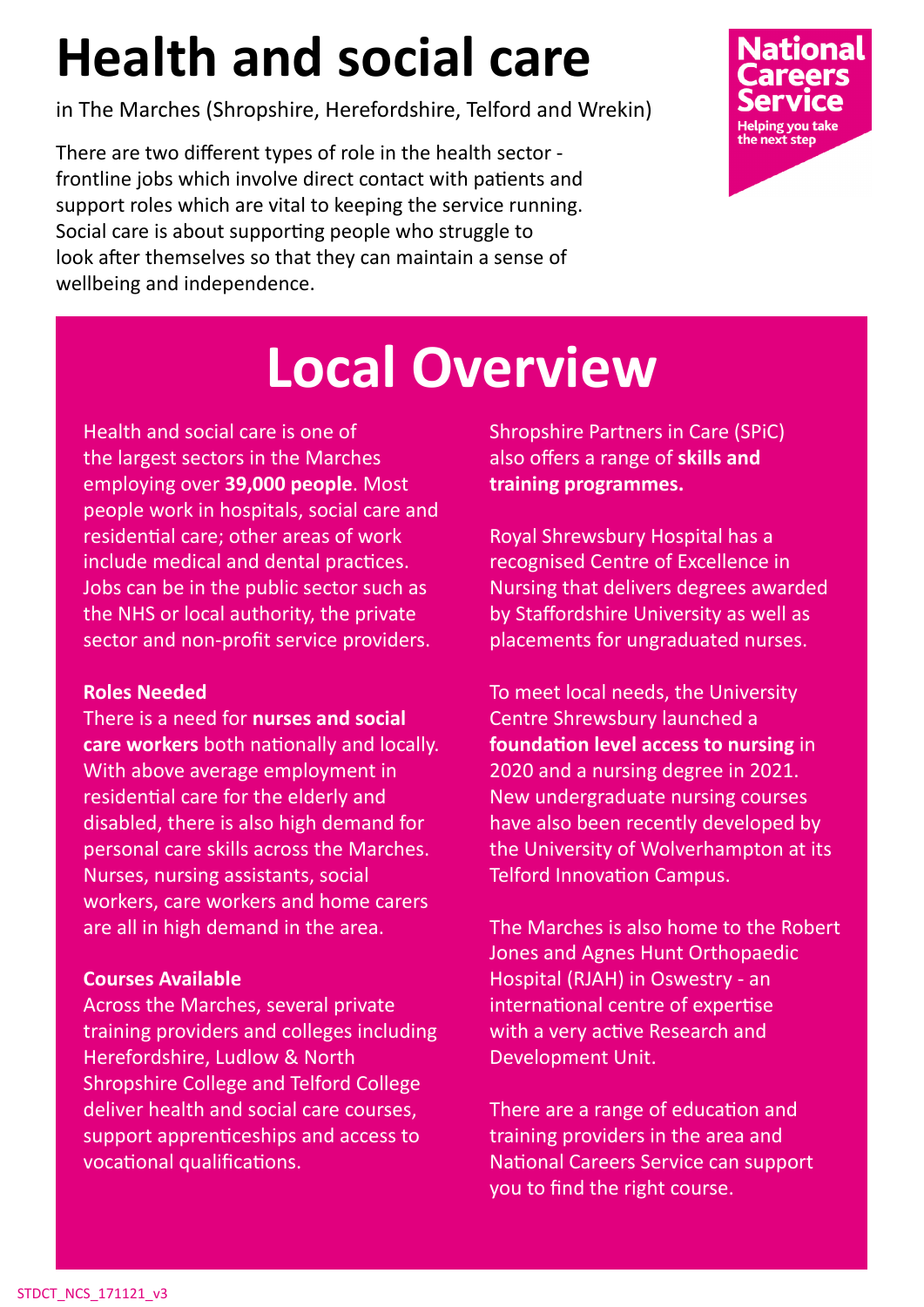#### **Future trends**

Due to a rising number of people living longer with more complex and longerterm conditions, there is a higher demand for services and for people to work in both the health and social care sectors.

Roles such as nurse, social worker, care worker, care manager and specific jobs in patient care are particularly in demand.

Advances in technology are making an impact on this sector such as virtual GP appointments, wearable technology, sensors, Internet of Thing (IoT), big data, predictive analytics, data visualisation tools, artificial intelligence (AI) and blockchain electronic health records. Face-to-face care will always be important but digital technologies may transform the way health and social services are delivered in the community and change skills and training requirements.

Shropshire is leading the way in looking at high tech solutions to address health and care needs. Technology companies are involved in the development of new digital health tools and assistive technologies are being trialled to help people stay independent, safe and active for longer.

The use of telemedicine, telecare and remote support for carers and care workers has increased across the Marches. With many dispersed residents in remote rural areas across Herefordshire and Shropshire, there has been a spur in the use of digital technology to provide care for individuals who have been isolating at home or in care homes.

Other key trends include the personalisation of care, an increased focus on mental health and the integration of health and social care. Integration and personalisation of care may require professionals to adopt new roles and responsibilities that have a mix of health and social care competencies.

## **Local employers**

1. Barchester **Healthcare** 

2. Bryn Melyn Care

3. Coverage Care

4. Herefordshire Care Homes

- 6. Marches Care
- 7. Midlands Partnership NHS Foundation Trust
- 8. Morris Care
- 9. Nuffield Health
- 5. Home Instead Senior Care
- 
- 10.Wye Valley NHS **Trust**
- 11.Shrewsbury and Telford Hospital NHS Trust
- 12.Shropshire **Community** Health NHS Trust
- 13.Shropshire **Doctors Cooperative**
- 14.Herefordshire and **Worcestershire** Health and Care NHS Trust
- 15.Robert Jones and Agnes Hunt **Orthopaedic Hospital**

16.Shaw Healthcare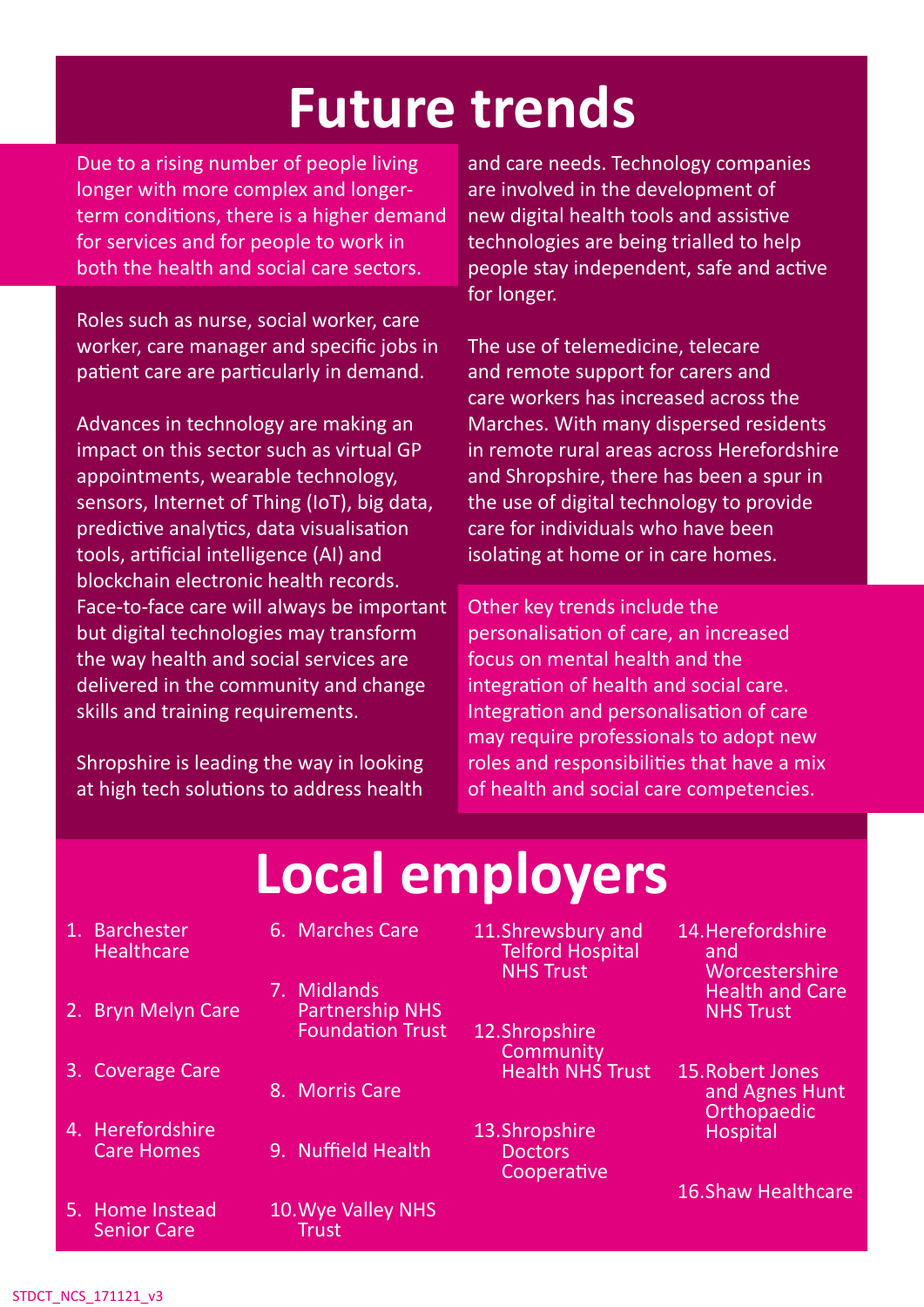### **Job roles**

#### ambulance driver

art therapist

biomedical scientist

call handler

care worker

care home manager

catering staff

community nurse

counsellor

data analyst

dental nurse

dietetic assistant

donor carer

donor carer geneticist

GP

estates technician

forensic psychologist

health records administrator

healthcare assistant

IT helpdesk officer

lab technician

health visitor

human resources officer

learning disability nurse

medical secretary

mental health nurse

midwife

nursing manager

occupational therapist



optician

patient transport service driver

pharmacist

phlebotomist

physiotherapist

prosthetic technician

psychologist

public health trainer

reception staff

school nurse

security staff

social worker

theatre support worker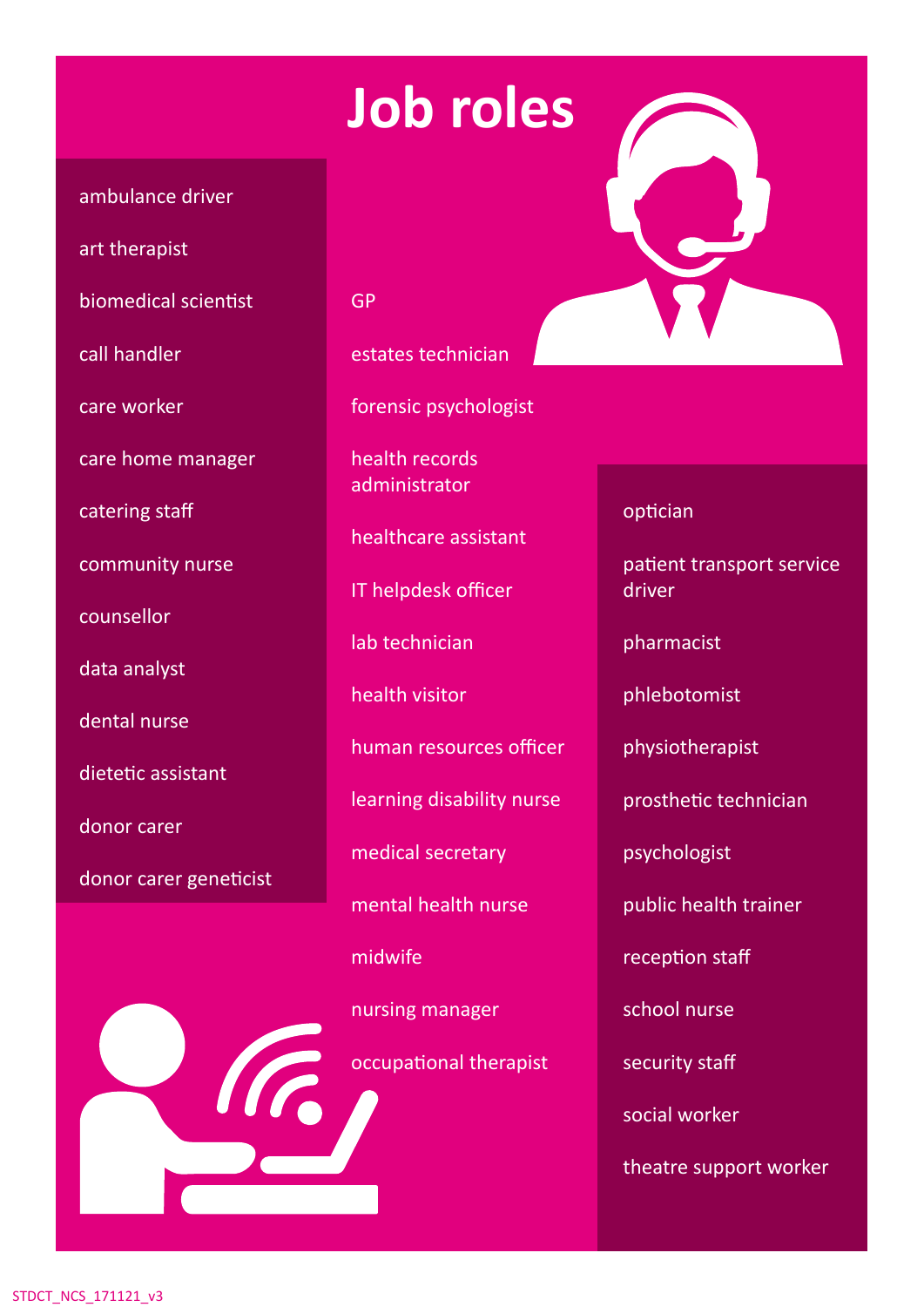# **Skills and qualities**

In health and social care, employers are particularly looking for: